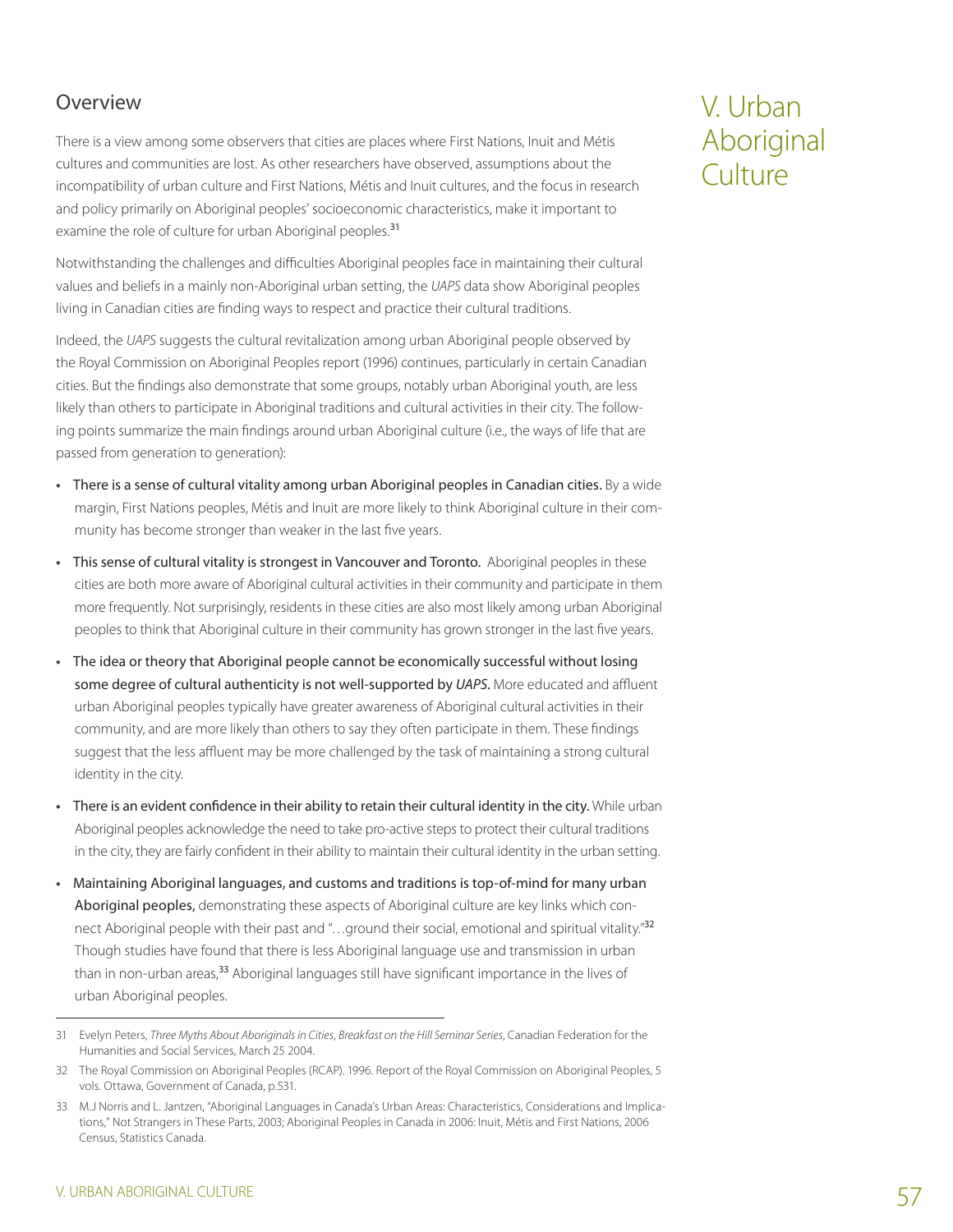- Urban Aboriginal youth are the least attuned to Aboriginal culture in their communities. They are less likely than older generations to be aware of Aboriginal cultural activities available in their community, and least likely among urban Aboriginal peoples to participate in them.
- Urban Aboriginal peoples embrace pluralism, and even more so than non-Aboriginal people. Their tolerance for languages and cultures other than their own substantially exceeds that of non-Aboriginal urban Canadians.
- Finally, Aboriginal services and organizations clearly help Aboriginal peoples make significant choices about their cultural, economic and social affairs – and, for some, sustain a sense of collective identity in their city. Friendship centres, employment centres and health centres are of value to First Nations peoples, Métis and Inuit alike, albeit to varying degrees. As well, experiences with particular Aboriginal services and organizations vary substantially by city, and may reflect the different services and organizations available in specific cities.

The following paragraphs elaborate upon aspects of urban Aboriginal culture among First Nations peoples, Métis and Inuit. Similar proportions of First Nations peoples, Métis and Inuit are aware of Aboriginal cultural activities in their community and participate in these activities with similar frequency. They differ most around what they think is important to maintaining their collective identity in the city.

### First Nations

Majorities of First Nations peoples are aware of Aboriginal cultural activities in their city and, like Métis and Inuit, participate in them regularly. Aboriginal spirituality is clearly a very important dimension of majorities of First Nations peoples' lives, particularly for those in Vancouver and Toronto (those cities where urban Aboriginal peoples are more likely to say cultural activities are available). Like Métis and Inuit, they feel Aboriginal peoples need to take steps to protect their cultural traditions from outside influences; they are also more likely than others to feel choosing partners with the same cultural background is important.

According to the 2001 Statistics Canada Aboriginal Peoples Survey, two out of three First Nations peoples felt that keeping, learning or relearning their Aboriginal language was very or somewhat important.<sup>34</sup> *UAPS* data corroborates this finding: most status First Nations peoples feel Aboriginal languages are the most important aspect of Aboriginal culture to be passed on to future generations. Aboriginal customs, traditions and Elders are similarly important to majorities of First Nations peoples.

### Métis

Majorities of Métis are aware of Aboriginal cultural activities in their city and, like First Nations peoples and Inuit, participate in them regularly. They are also as likely as First Nations peoples and Inuit to think Aboriginal culture has become stronger in their community in the last five years, although this varies for Métis across cities. Overall, Métis feel less strongly than others about what aspects of Aboriginal culture should be passed on, but in certain cities, such as Toronto and Vancouver, they appear as likely as others to note the importance of Aboriginal languages, customs and traditions, spirituality, ceremonies, Elders, and celebrations and events to future generations. They are also as likely as others to feel Aboriginal peoples need to take steps to protect their cultural traditions from outside influences. Finally, Métis are least likely among urban Aboriginal peoples to use and rely on Aboriginal services and organizations.

<sup>34</sup> Statistics Canada, 2001 Aboriginal Peoples Survey, http://www.statcan.gc.ca/bsolc/olc-cel/olc-cel?catno=89-589- X&CHROPG=1&lang=eng,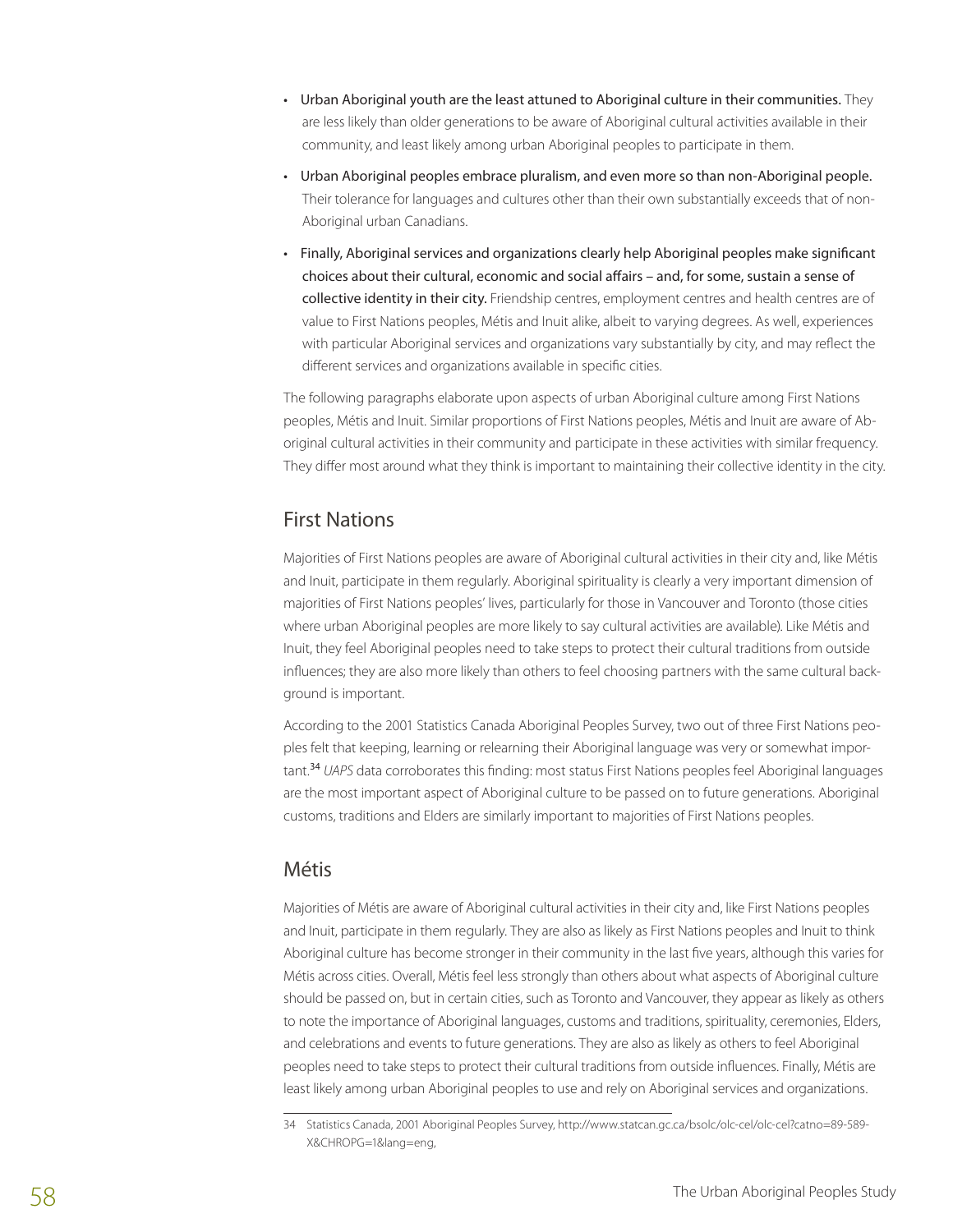### Inuit

Majorities of Inuit are aware of Aboriginal cultural activities in their city and, like First Nations peoples and Métis, participate in them regularly. They are as likely as others to think Aboriginal culture has become stronger in their community in the last five years and, like First Nations peoples, are more likely than others to feel Aboriginal spirituality is very important in their lives.

Inuit are most likely among urban Aboriginal peoples to use and rely on Aboriginal services and organizations. Language is also of great cultural importance – most Inuit think Aboriginal languages are the most important aspect of Aboriginal culture to be passed on to their children and grandchildren.

# 1. Aboriginal cultural activity in the city

# Availability of Aboriginal cultural activities

*Majorities say Aboriginal cultural activities are regularly available in their communities, although this view is stronger in Toronto, Vancouver, Halifax and Thunder Bay, as well as among those who are older and those who strongly identify as Aboriginal.* 

To what degree are Aboriginal cultural activities seen to be available to Aboriginal peoples living in Canadian cities?

Urban Aboriginal peoples are more likely than not to say there are some, if not a lot, of Aboriginal cultural activities in their community, but there are notable variations in this perception by city, socio-economic status, age and how strongly they identify as *Aboriginal*.

When asked, more than six in ten urban Aboriginal peoples say there are either a lot (34%) or some (31%) Aboriginal cultural activities available in their community. Fewer

*UAPS* participants say there are only a few (16%) or no (15%) activities available to them, while four percent cannot say how many Aboriginal cultural activities are available in their community.

Overall, First Nations peoples, Métis and Inuit differ little in the number of Aboriginal cultural activities they think are available in their community. First Nations peoples (38%) and Inuit (35%) are somewhat more likely than Métis (29%) to say there are *a lot* of Aboriginal cultural activities available, but similar proportions say there are *some* activities available in their community.

More significant differences in the perception of the availability of Aboriginal cultural activities are evident among urban Aboriginal peoples across cities. By a sizeable margin, Aboriginal peoples in Toronto (80%), Thunder Bay (75%), Vancouver (75%) and Halifax (75%) are most likely to think there are at least some Aboriginal cultural activities available in their community. In contrast, Aboriginal peoples in cities such as Calgary (57%), Winnipeg (61%), Regina (61%) and Saskatoon (60%) are much less likely to share this view. Aboriginal people in Montreal (49%) are least likely to say there are at least some Aboriginal cultural activities available in their community.

#### Aboriginal cultural activities available in your community

Are there any, a lot, some, a few or no Aboriginal cultural activities available in your community?

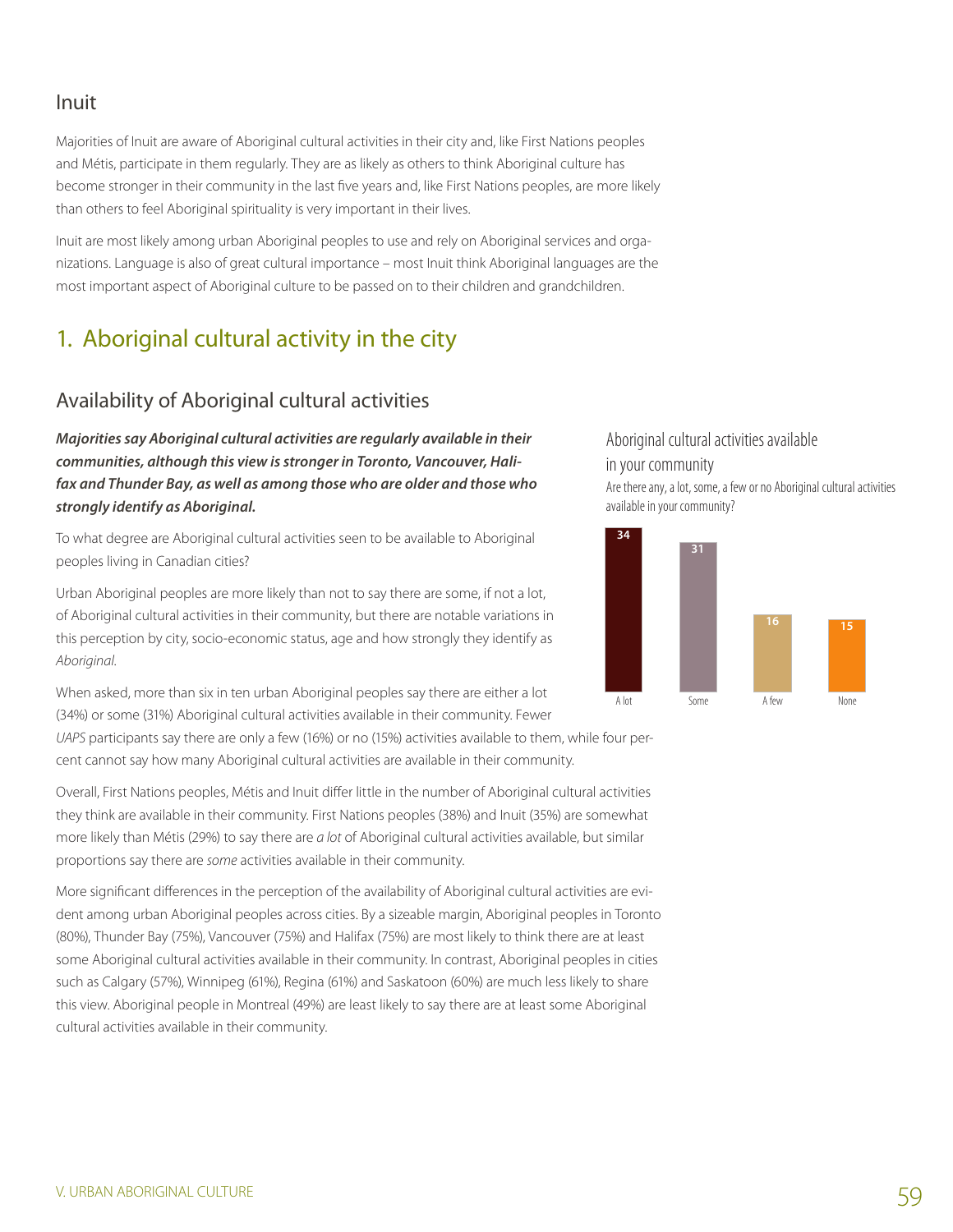More educated and affluent urban Aboriginal peoples display greater awareness of Aboriginal cultural activities in their cities. Specifically, individuals with a university degree and those with incomes between \$30,000 and \$80,000 are more likely than others to say there are at least some Aboriginal cultural activities in their community.

#### Aboriginal cultural activities available

in your community, by city

Are there any, a lot, some, a few or no Aboriginal cultural activities available in your community?



Furthermore, just as a sense of Aboriginal identity is less evident among urban Aboriginal youth (see previous chapter on Urban Aboriginal Identity), so, too, do youth appear to be less aware of the cultural activities that may contribute to a sense of collective identity among urban Aboriginal peoples. Older urban Aboriginal peoples are more likely than youth to say there are Aboriginal cultural activities in their community (70% of those aged 45 and older say there are at least some activities available in their community, compared to 65% of those aged 25-44 and 56% of those aged 18-24).

Finally, awareness of Aboriginal cultural activities is clearly higher among individuals who strongly identify as *Aboriginal*. Those who know their family tree very well and those who feel the community they belong to is *Aboriginal* (or equally *Aboriginal* and *non-Aboriginal*) are more likely than average to say there are *a lot* of Aboriginal cultural activities in their community.

# Frequency of participation in cultural activities

#### *Majorities of Aboriginal peoples participate in cultural activities in their city, with the exception of youth.*

While *UAPS* data do not permit investigation of the specific types of Aboriginal cultural activities urban Aboriginal peoples participate in, the survey did ask participants *how often* they participate in these activities. First Nations peoples, Métis and Inuit all regularly participate in Aboriginal cultural activities in their community, although participation varies according to the availability of the opportunities

within a given city. Nonetheless, even in those cities where opportunities are more limited, majorities indicate they participate in Aboriginal cultural activities at least occasionally.

Among those urban Aboriginal peoples who say they have Aboriginal cultural activities available in their community, a majority say they participate in them at least occasionally. Seven in ten say they

Frequency of participation in cultural activities\* How often do you personally participate in these Aboriginal cultural activities?



\*Subsample: Those who have Aboriginal cultural activities available in their community.

often (33%) or occasionally (37%) participate in these activities. Only three in ten indicate they rarely (21%) or never (8%) participate in Aboriginal cultural activities in their communities.

Inuit, Métis and First Nations peoples participate in Aboriginal cultural activities with similar frequency. However, urban Aboriginal peoples in Toronto (82%), Halifax (81%) and Vancouver (77%), those cities where residents are most likely to say there are Aboriginal cultural activities available in their community, are more likely than others to participate at least occasionally in these activities. That said, at least six in ten Aboriginal peoples in all other cities say they participate at least occasionally in Aboriginal cultural activities.

Frequency of participation in Aboriginal cultural activities also varies somewhat by annual household income and how strongly urban Aboriginal peoples identify as Aboriginal. The more affluent (i.e., \$30,000- \$80,000) are more likely than others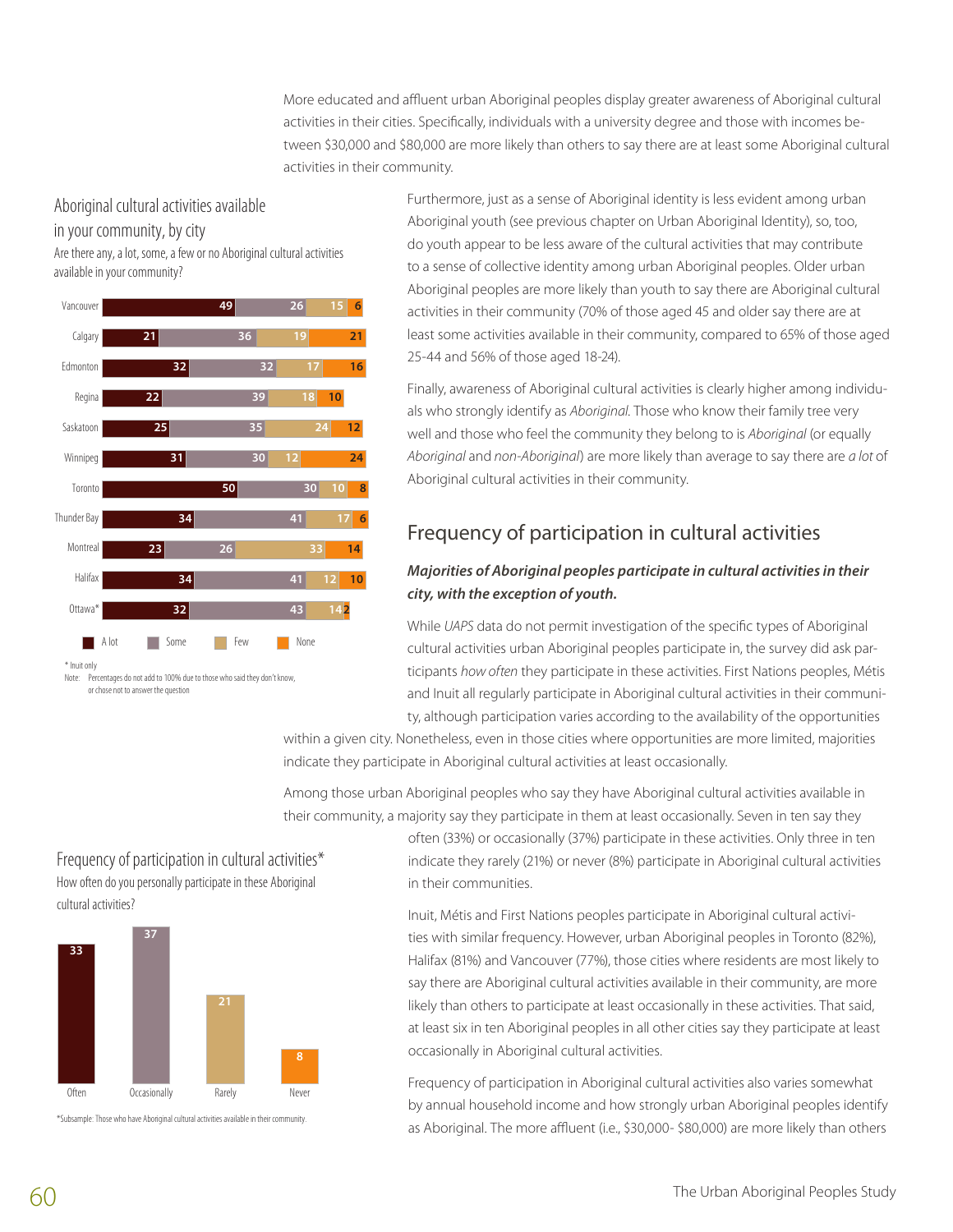to say they *often* participate in Aboriginal cultural activities, although this is less apparent among those with the highest household incomes (i.e., \$80,000+). Participation in Aboriginal cultural activities also rises with knowledge of one's family tree, from six in ten of those who do not know their family tree to eight in ten of those who know their family tree very well.

Notwithstanding these differences, majorities still indicate they participate in Aboriginal cultural activities. Even among those urban Aboriginal peoples who feel they belong to a largely *non-Aboriginal* community, six in ten (62%) say they at least occasionally participate in Aboriginal cultural activities.

Urban Aboriginal peoples' participation in Aboriginal cultural activities varies most dramatically by age. Once again, youth are least likely to say they participate in these activities. One in two (52%) of those aged 18 to 24 say they participate at least occasionally, compared to two-thirds (67%) of those aged 25 to 44 and more than eight in ten (84%) of those 45 years and older. A small, but significant, minority (15%) of youth say they *never* participate in Aboriginal cultural activities.

# Strength of Aboriginal culture

#### *Urban Aboriginal peoples display a strong sense of cultural vitality, especially in Vancouver and Toronto.*

By a ratio of six to one, First Nations peoples, Métis and Inuit are more likely to think that Aboriginal culture in their city has become stronger than weaker in the last five years.

Overall, more than one in two (54%) urban Aboriginal peoples think that Aboriginal culture in their community has become stronger in the last five years. The remainder say it either has not changed (28%) or has become weaker (9%), while another one in ten (9%) cannot offer an opinion on Aboriginal culture in their city in the last five years.

Equal proportions of First Nations peoples, Métis and Inuit think that Aboriginal culture in their community has become stronger. But, Aboriginal peoples in Toronto (70%) and Vancouver (70%) are considerably more likely than those in other cities to think that Aboriginal culture in their community has become stronger in the last five years, which likely explains the higher proportion of residents in these cities who say there are Aboriginal cultural activities available in their community. In most other cities, somewhat higher proportions think that Aboriginal culture has not changed; few think it has become weaker.

Likely by virtue of their greater awareness of Aboriginal cultural activities in their community and their higher rates of participation, older urban Aboriginal peoples are more likely than others to think that Aboriginal culture in their community has become stronger in the last five years. Youth (18-24) are most likely among all urban Aboriginal peoples to think the status quo prevails.

#### Frequency of participation in cultural activities,\* by city

How often do you personally participate in these Aboriginal cultural activities?



\* Subsample:Those who have Aboriginal cultural activities available in their community. \*\* Inuit only

> Strength of Aboriginal culture In the last five years, do you think that Aboriginal culture in your community has become stronger, become weaker or has not changed?

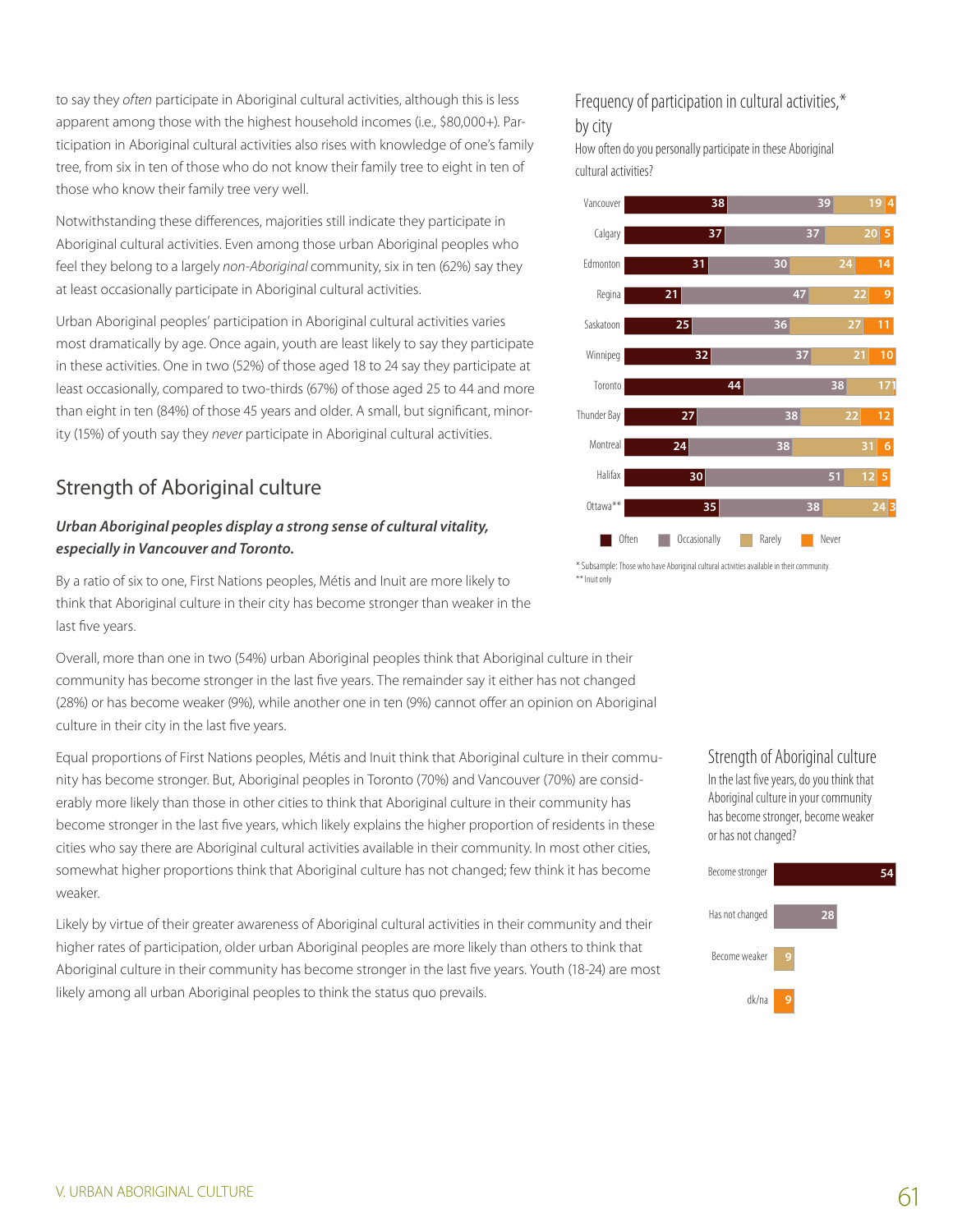# 2. Maintaining Aboriginal cultural identity

### Most important aspects of Aboriginal culture to be passed on

*Urban Aboriginal peoples, particularly First Nations peoples and Inuit, feel language, and Aboriginal customs and traditions are the most important aspects of Aboriginal culture to be passed on to future generations.* 

Urban Aboriginal peoples believe there are numerous aspects of Aboriginal culture that should be passed on to future generations – but feel Aboriginal languages, and Aboriginal customs and traditions are the most important.

# Most important aspects of Aboriginal

culture to pass to next generation In your opinion, what aspects of Aboriginal culture are most important

to be passed on to your children or grandchildren, or to the next generation?



When asked what aspects of Aboriginal culture are most important to be passed on to their children or grandchildren, or to the next generation (unprompted, without response options offered), six in ten urban Aboriginal peoples say language (60%), and Aboriginal customs and traditions (58%). Considerable proportions of urban Aboriginal peoples also feel family values (53%), Aboriginal spirituality (51%), ceremonies (45%), Elders (44%), music (43%), Aboriginal celebrations and events (41%), food (41%) and art (40%) are important aspects of Aboriginal culture to be passed on to their children or grandchildren, or to the next generation. Smaller groups of urban Aboriginal peoples also mention Aboriginal ethics (36%), connection to the land (33%) and leadership (31%), as important aspects of Aboriginal culture to be passed on to the next generation.

Smaller proportions of *UAPS* participants (6% or fewer) also mention Aboriginal history, respect for others, Aboriginal medicines and healing practices, respect for nature and wildlife, and treaty rights, among others, as important aspects of Aboriginal culture to be passed on.

First Nations peoples, Métis and Inuit differ in some meaningful ways in terms of what they feel to be the most important aspects of Aboriginal culture to be passed on to future generations. Most notably, Inuit (82%) and status First Nations peoples (73%) are much more likely than Métis (48%) and non-status

First Nations peoples (47%) to think Aboriginal languages are the most important aspect of Aboriginal culture to be passed on. This difference likely reflects the fact that status First Nations peoples and Inuit are more likely than non-status First Nations peoples and Métis to speak an Aboriginal language.<sup>35</sup> In addition, Inuit and First Nations peoples are more likely than Métis to think Aboriginal customs and traditions, and Elders are the most important aspects of Aboriginal culture to be passed on. First Nations peoples are also more likely than Inuit and Métis to emphasize the importance of Aboriginal spirituality and ceremonies to future generations.

Where one lives also influences urban Aboriginal peoples' opinions of what aspects of Aboriginal culture should be passed on. Perhaps driven by the greater availability of Aboriginal cultural activities in Vancouver and Toronto, individuals in these cities (including First Nations peoples *and* Métis in Toronto) are most likely among urban Aboriginal peoples to feel Aboriginal languages, customs and traditions, spirituality, ceremonies, Elders, celebrations and events, in addition to several other aspects of Aboriginal culture cited by *UAPS* participants, should be passed on to future generations.

<sup>35</sup> Aboriginal Peoples in Canada in 2006: Inuit, Métis and First Nations, 2006 Census, Statistics Canada.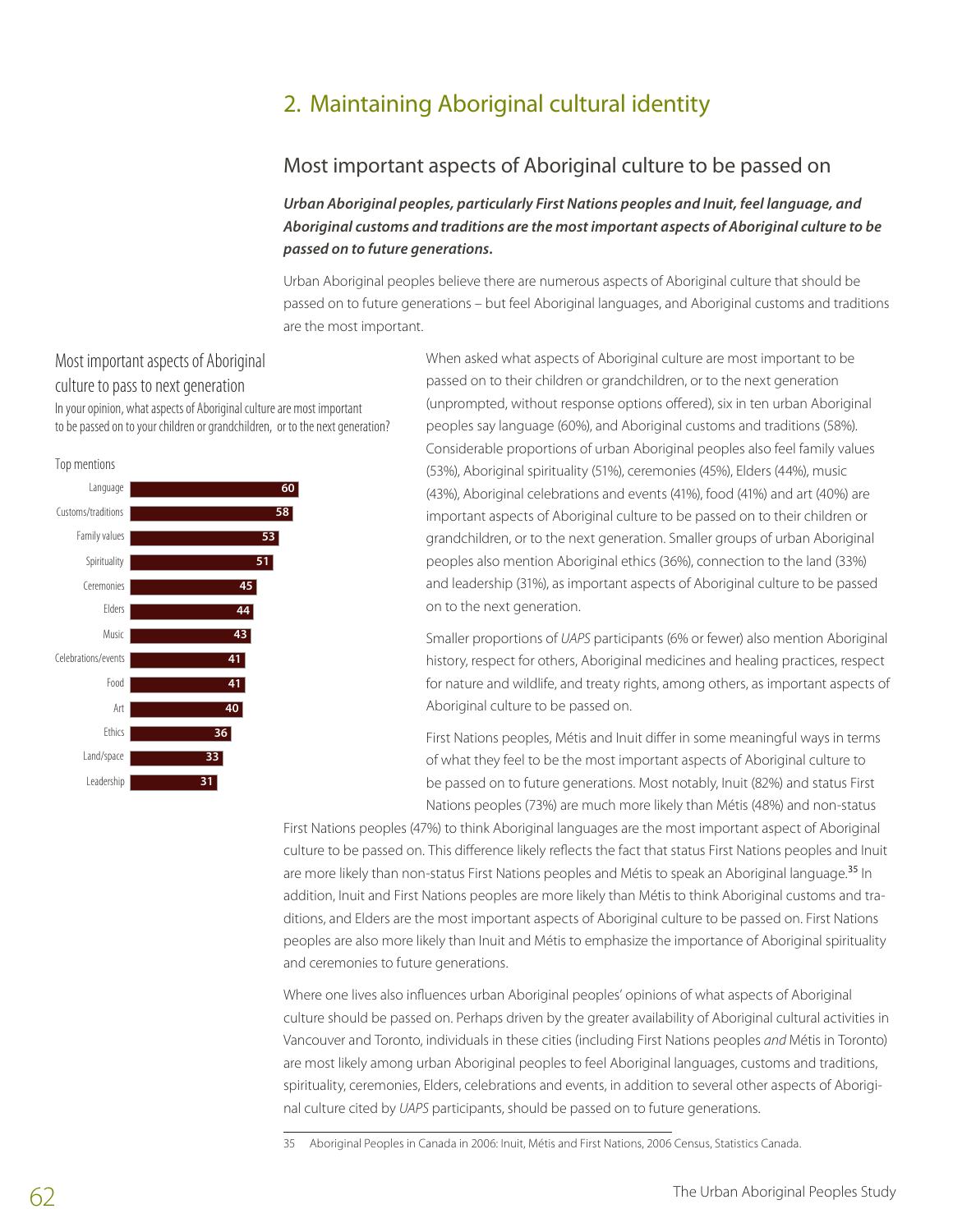Language is also a priority in Halifax. A large majority of eight in ten in this city think language is the aspect of Aboriginal culture most important to be passed on to their children and grandchildren. This finding may in part be the result of Aboriginal Languages Initiatives underway in Nova Scotia to preserve the predominant Aboriginal language spoken in the province, Mi'kmaq.

# Aboriginal spirituality

#### *Aboriginal spirituality is important to majorities of urban Aboriginal peoples, but has greater significance among First Nations and Inuit.*

There are very little data that identify the extent to which First Nations peoples, Métis and Inuit practice and maintain their spirituality, particularly traditional and Aboriginal forms of spiritual practice.<sup>36</sup> In order to better understand this aspect of urban Aboriginal peoples' lives, the survey asked *UAPS* participants how important *Aboriginal*spirituality is in their lives. *UAPS* data show Aboriginal spiritual practices and traditions clearly have an important place in their lives, especially among First Nations peoples and Inuit.

When asked, majorities of First Nations, Métis and Inuit say Aboriginal spirituality is important in their lives. Three-quarters say it is very important (45%) or somewhat important (29%) in their lives. Only one-quarter say Aboriginal spirituality is either not very (12%) or not at all (12%) important to them. However, First Nations peoples (56%) and Inuit (51%) are much more likely than Métis (34%) to feel Aboriginal spirituality is *very* important (similar proportions think it is somewhat important in their lives).

Similar proportions of Aboriginal peoples across cities feel Aboriginal spirituality is important in their lives, but this feeling is significantly stronger among First Nations peoples and Métis living in Toronto and Vancouver. Aboriginal spirituality is also of greater significance to older urban Aboriginal peoples. Individuals aged 45 or older are much more likely to feel it is very important in their lives (58% versus 43% of those aged 25-44 and 28% of those aged 18-24). One-third of Aboriginal youth in cities feel Aboriginal spirituality is not very or not at all important in their lives.

Interestingly, the importance of Aboriginal spirituality in the lives of urban Aboriginal peoples varies little by level of education or household income, but does appear to be somewhat influenced by place of birth: those not born and raised in their city of residence (48%) are more likely than those who are (38%) to feel Aboriginal spirituality is very important. This may be due to the fact that "first generation" urban Aboriginal peoples tend to be older and, as mentioned in the previous paragraph, older individuals are more likely to feel Aboriginal spirituality is important in their lives. But, it may also suggest that Aboriginal spiritual practices and traditions help some Aboriginal peoples maintain connections to their home communities and communities of origin.

Finally, Aboriginal spirituality is of greater importance to those who know their family tree very well (59% very important versus 29% of those who know their family tree not at all).





<sup>36</sup> The Canadian Council on Learning, T*he State of Aboriginal Learning in Canada: A Holistic Approach to Measuring Success*, 2009, p.29.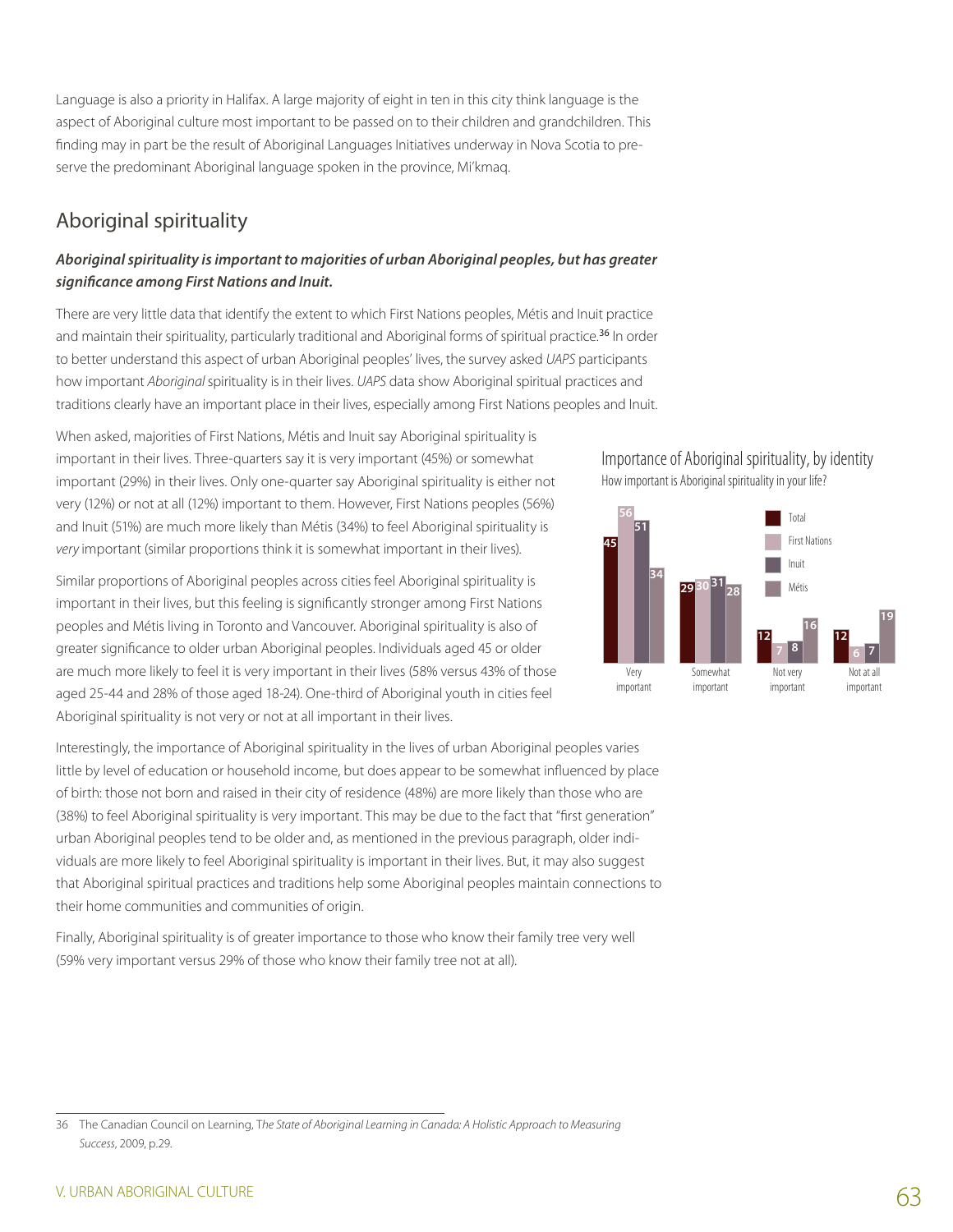# Importance of choosing partners with the same cultural background

*Métis and non-status First Nations peoples largely reject the notion that Aboriginal people should choose partners with the same cultural background as their own, but status First Nations peoples and Inuit are more divided.* 

### Importance of choosing partners from same cultural background

And in your view, how important is it that Aboriginal people choose partners with the same cultural background as their own?



# Importance of choosing partners from same cultural background, by identity group

And in your view, how important is it that Aboriginal people choose partners with the same cultural background as their own?



Overall, a majority of urban Aboriginal peoples think choosing spousal partners with the same cultural background is *not* important. However, status First Nations peoples and Inuit are more divided than others on its importance, as are older urban Aboriginal peoples.

When asked how important it is that Aboriginal people choose partners with the same cultural background as their own, four in ten feel it is either very (15%) or somewhat (24%) important to them. A larger proportion of urban Aboriginal peoples feel choosing partners from the same cultural background is either not very (22%) or not at all (37%) important to them.

However, status First Nations peoples and Inuit are more likely than Métis and non-status First Nations peoples to think choosing partners with the same cultural background as their own are important. Half (48%) of status First Nations peoples, followed by Inuit (43%), think choosing partners with the same cultural background is at least somewhat important, compared to three in ten Métis (29%) and non-status First Nations peoples (33%). Almost half of the latter two groups think choosing partners with the same cultural background is *not at all* important.

Age and sense of belonging to an *Aboriginal* versus *non-Aboriginal* community also influence urban Aboriginal peoples' views on this topic. The importance of choosing partners with the same cultural background steadily rises with age (from 29% of those 18-24 years of age to 46% of those aged 45 and older). As well, urban Aboriginal peoples who belong to a mostly *Aboriginal* community are much more likely than others to think choosing partners with the same cultural background as one's own is important, as do those who know their family tree well, albeit not to the same extent.

Finally, urban Aboriginal peoples' views on the importance of choosing partners with the same cultural background also differ somewhat by household income (but not by level of education). Roughly four in ten urban Aboriginal peoples with household incomes of less than \$60,000 think choosing partners with the same cultural background is important, but this drops to three in ten or fewer of those with household incomes of \$60,000 or more.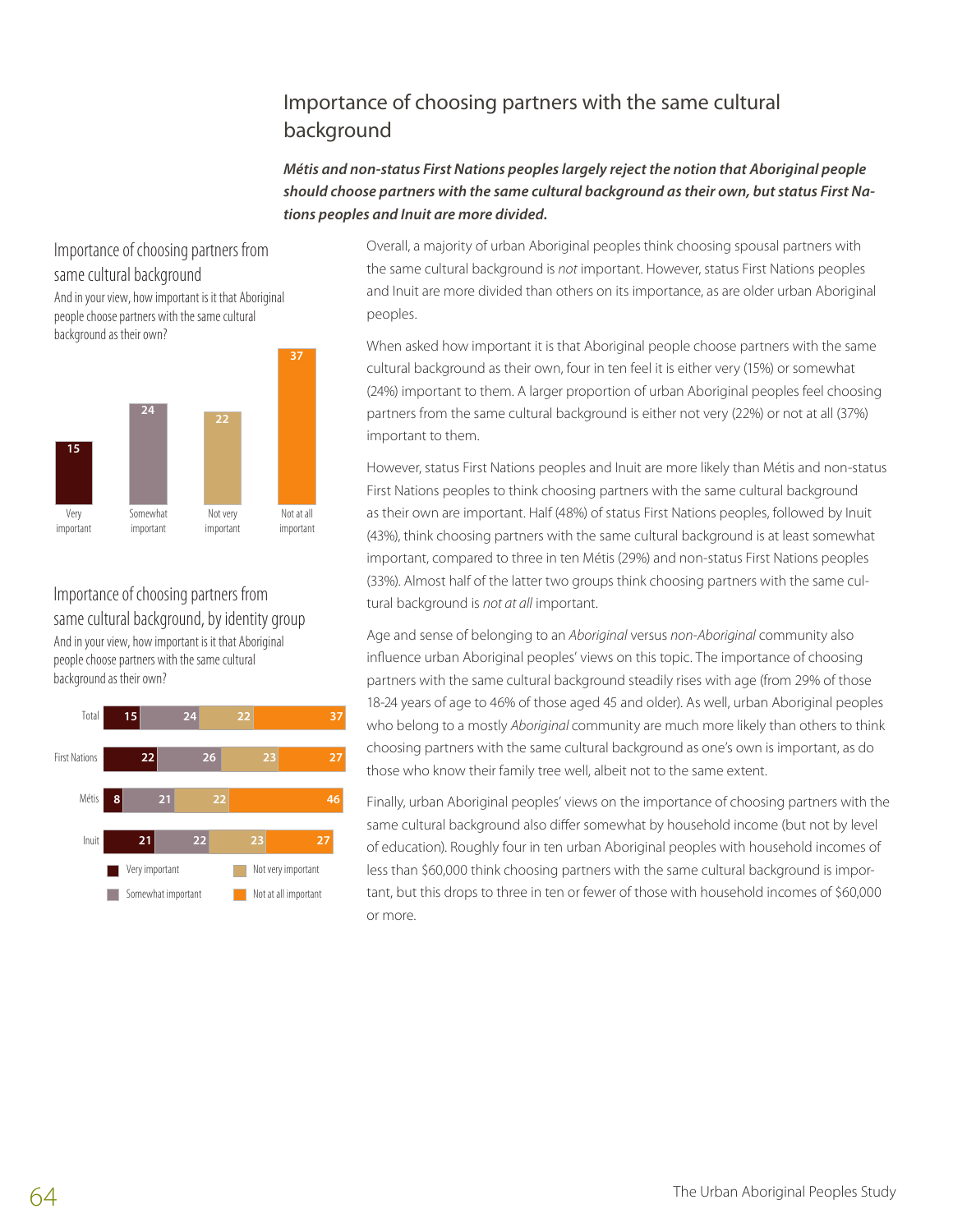# Attitudes towards protecting cultural traditions

#### *Urban Aboriginal peoples feel strongly that they have to take steps to protect their cultural traditions from outside influences, but this view is less evident among youth.*

Many *UAPS* participants agree that Aboriginal peoples have to take steps to protect their cultural traditions from outside influences. Using data from the non-Aboriginal survey of *UAPS*, a comparison also shows urban Aboriginal peoples are much more likely to feel these steps are necessary compared to non-Aboriginal urban residents, who are less likely to feel they need to take steps to protect their own cultural traditions.

Eight in ten urban Aboriginal peoples totally (57%) or somewhat (25%) agree that Aboriginal peoples have to take steps to protect their cultural traditions from outside influences. Only a handful disagree somewhat (9%) or totally disagree (6%) with this idea.

First Nations peoples, Métis and Inuit feel similarly that Aboriginal peoples need to take steps to protect their cultural traditions from outside influences. This view is also generally consistent across socio-demographic groups, as it is among individuals who strongly identify as Aboriginal and those who do not – although it is more predominant among those who live in a mostly Aboriginal community.

However, Aboriginal peoples in Halifax (71%) and Toronto (69%) are somewhat more likely than those in other cities to *totally* agree that they need to take steps to protect their cultural traditions from outside influences.

Urban Aboriginal peoples' belief that they need to take steps to protect their cultural traditions varies most by age. While youth agree Aboriginal peoples need to take steps to protect cultural traditions, they are less likely to *totally* agree that this is necessary. Among those aged 18 to 24, just over four in ten (44%) *totally* agree Aboriginal peoples need to take steps to protect their cultural traditions from outside influences, compared to seven in ten (69%) of those aged 45 and older.

**Aboriginal versus non-Aboriginal perceptions.** Overall, non-Aboriginal urban peoples' attitude towards their own cultural traditions is quite different from that of urban Aboriginal peoples. Data available from the non-Aboriginal survey of *UAPS* shows only a third (34%) of participants feel strongly that they have to take steps to protect their own cultural traditions from outside influences – considerably fewer compared to urban Aboriginal peoples.

While not as pronounced as it is among urban Aboriginal peoples, some groups of non-Aboriginal people express a stronger need than others to protect their cultural traditions from outside influence. Across cities, this sentiment is strongest among those in Montreal (45%) and Thunder Bay (41%). Individuals born in Canada are also more likely than others to feel steps are necessary (36% *totally* agree they have to take steps to protect their own cultural traditions from outside influences, compared to 26% of those individuals born outside Canada), as are those with less formal education (individuals with only a high school diploma are twice as likely as those with a university degree to *totally* agree they have to take steps).

Have to take steps to protect cultural traditions from outside influences

"We have to take steps to protect our cultural traditions from outside influences."



### Have to take steps to protect cultural traditions from outside influences

Do you totally agree, agree somewhat, disagree somewhat or totally disagree with the following statement: "We have to take steps to protect our cultural traditions from outside influences."

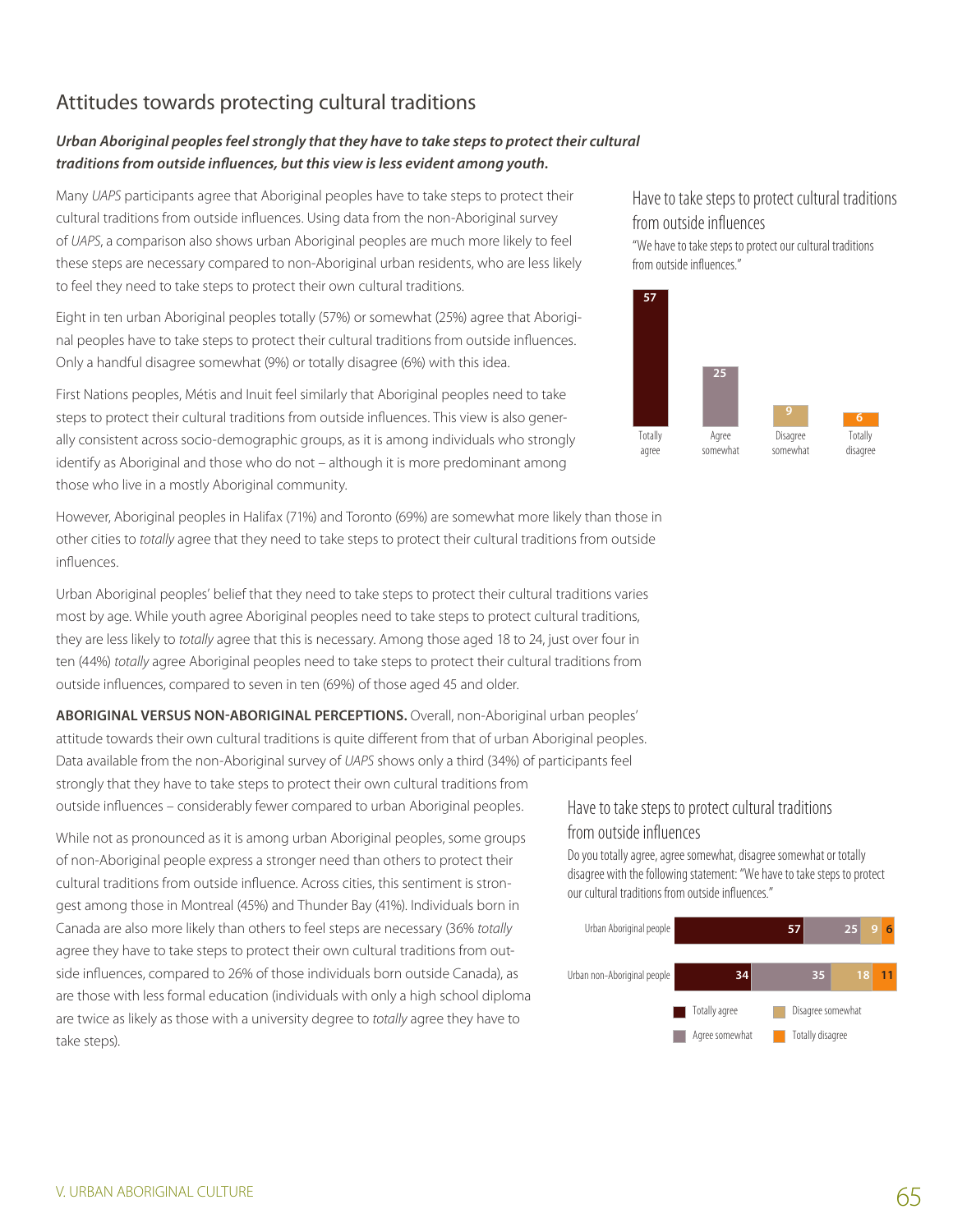# Attitudes towards other languages and cultures

#### *Urban Aboriginal peoples are strongly accepting of other languages and cultures, and much more so than non-Aboriginal urban peoples.*

Although there is broad agreement that steps must be taken to protect their cultural traditions from outside influence, nine in ten First Nations peoples, Métis and Inuit either totally (77%) or somewhat (16%) agree that Canada is a country where there is room for a variety of languages and cultures.

#### There is room for a variety of languages and cultures in this country

Do you totally agree, agree somewhat, disagree somewhat or totally disagree with the following statement: "There is room for a variety of languages and cultures in this country."



# There is room for a variety of languages and cultures in this country

Do you totally agree, agree somewhat, disagree somewhat or totally disagree with the following statement: "There is room for a variety of languages and cultures in this country."



Similar proportions of Aboriginal peoples across cities hold this view. The one exception is Calgary, where residents appear more ambivalent in their attitudes towards other languages and cultures compared to those in other cities (just over one-half totally agree there is room for a variety of languages and cultures, compared to three-quarters or more of those in other cities).

Urban Aboriginal peoples' attitudes towards other languages and cultures do not vary substantially by other socio-demographic factors.

**Aboriginal versus non-Aboriginal perceptions.** Notably, urban Aboriginal peoples express a much greater degree of tolerance for other languages and cultures in comparison with non-Aboriginal people. Using data available from the non-Aboriginal survey of *UAPS*, urban Aboriginal peoples (77%) are much more likely than non-Aboriginal people (54%) to *totally* agree there is room for a variety of languages and cultures in Canada.

> Still, some groups of non-Aboriginal people display greater acceptance, chiefly younger individuals (67% of those aged 18-29 totally agree there is room for a variety of languages and cultures, compared to 44% of those aged 60 and older) and those with a university degree. Interestingly, birthplace does not appear to influence non-Aboriginal peoples' perceptions: similar proportions of those born in Canada (53%) and those born outside Canada (59%) totally agree there is room for a variety of languages and cultures in the country.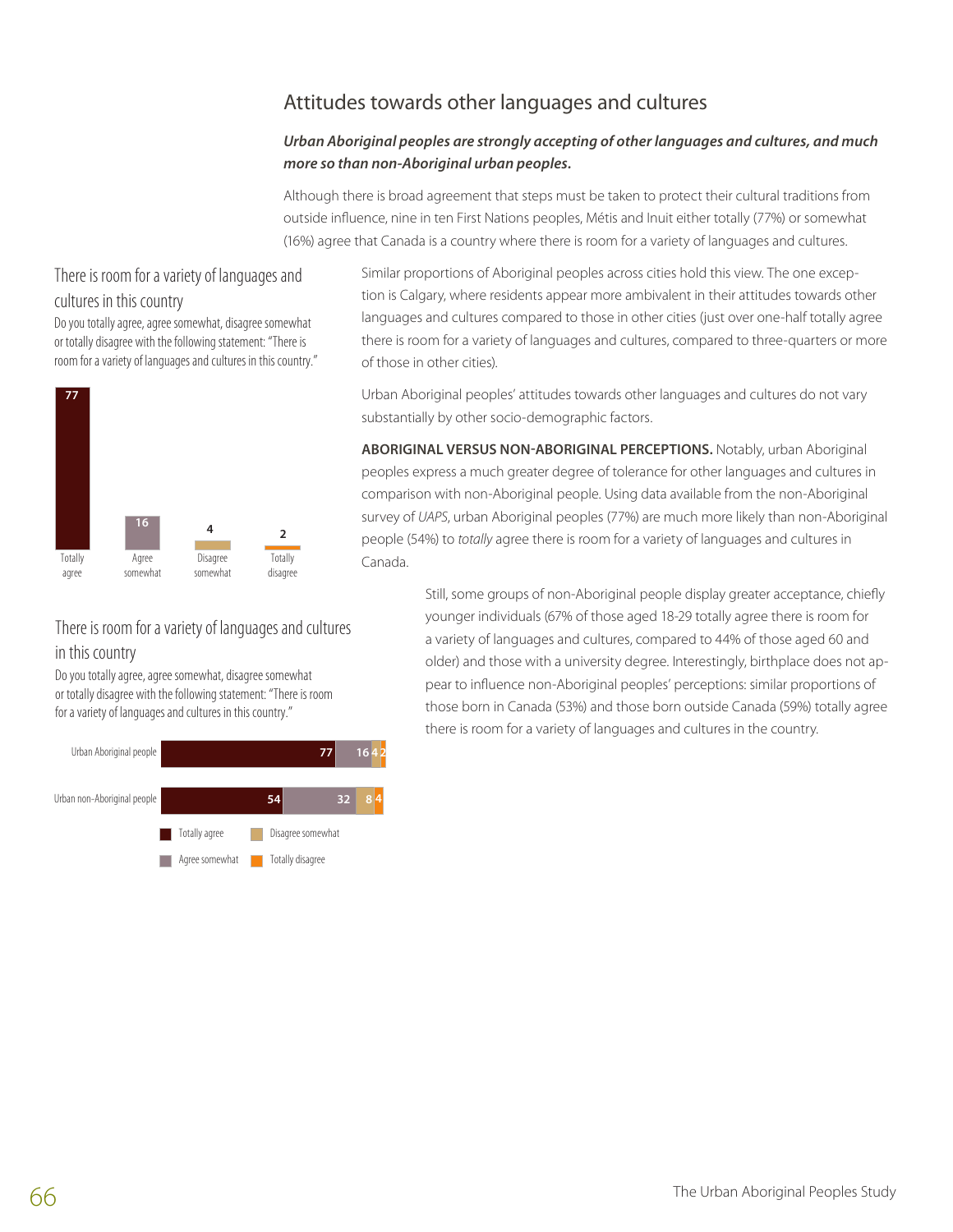# 3. Concern over losing cultural identity

#### *A majority of urban Aboriginal peoples do not express much concern about losing their cultural identity, but First Nations peoples and Inuit are more divided.*

As the previous results demonstrate, urban Aboriginal peoples display a pro-active stance towards protecting their cultural traditions, while at the same time showing a high tolerance for other languages and cultures. Perhaps by virtue of this perspective, only a minority of urban Aboriginal peoples express concern about losing their cultural identity, with the division of opinion being remarkably parallel to that of non-Aboriginal people.

When posed with the statement "I am concerned about losing my cultural identity," a majority of urban Aboriginal peoples disagree. Six in ten totally disagree (39%) or disagree somewhat (21%) that they are concerned about losing their cultural identity. Smaller proportions agree somewhat (21%) or totally agree (17%) with this statement.

Who is concerned about losing their cultural identity? Status First Nations peoples and Inuit, albeit still minorities, are more likely than others to express concern about losing their cultural identity – they are twice as likely as Métis and non-status First Nations peoples to feel a strong sense of concern about this. However, this concern is somewhat offset by knowledge of family history, as urban Aboriginal peoples who know their family tree very well express less concern than others about losing their cultural identity (48% totally disagree, compared to one-third of those who know their family tree not well or not at all). Those who often participate in Aboriginal cultural activities are also less likely than others to express concern about losing their cultural identity.

#### **Aboriginal versus non-Aboriginal perceptions.** Notably, urban

Aboriginal peoples are no more concerned about losing their cultural identity than are non-Aboriginal peoples. Equal proportions of non-Aboriginal urban Canadians and urban Aboriginal peoples say they either totally disagree or disagree somewhat with the statement "I am concerned about losing my cultural identity."

Non-Aboriginal Canadians differ little in the degree to which they are concerned about losing their cultural identity. The two exceptions are Montrealers (43%), who are much more likely than other non-Aboriginal participants to express strong concern about losing their cultural identity. Also, remarkably, individuals born in Canada (22%) are twice as likely as those born outside Canada (12%) to *totally* agree they are concerned about losing their cultural identity.

#### Concern over losing cultural identity

Do you totally agree, agree somewhat, disagree somewhat or totally disagree with the following statement: "I am concerned about losing my cultural identity."



#### Concern over losing cultural identity

Do you totally agree, agree somewhat, disagree somewhat or totally disagree with the following statement: "I am concerned about losing my cultural identity."

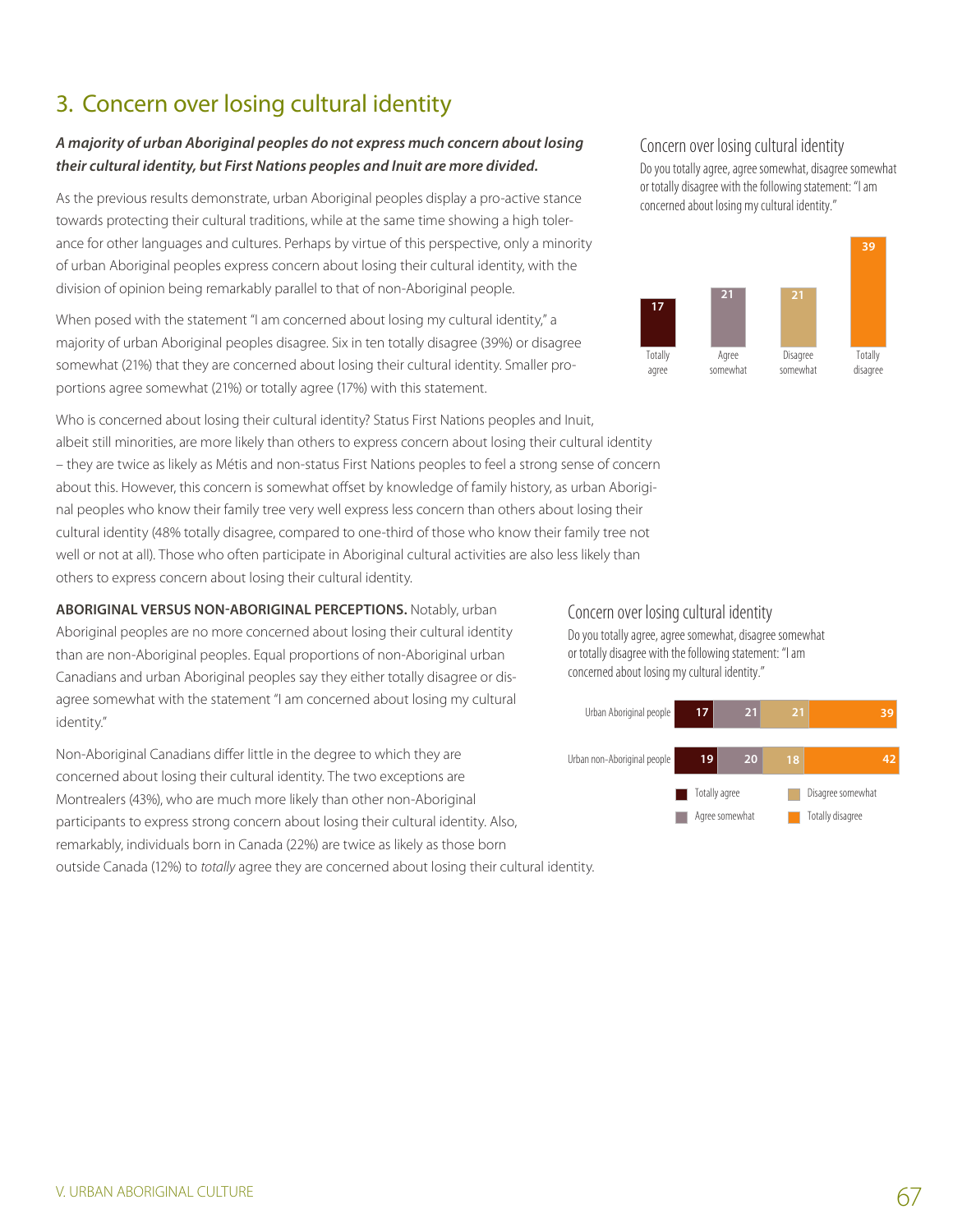# 4. Experiences with Aboriginal services and organizations

## Frequency of use of urban Aboriginal services and organizations

#### *Half of urban Aboriginal peoples use and rely at least occasionally on Aboriginal services and organizations in their city, rising to seven in ten Inuit.*



Use of Aboriginal services or organizations How often do you use or rely on Aboriginal services or

Many Aboriginal services and organizations promote culture and identity for urban B5 Aboriginal peoples through their types of services, the events they sponsor, and simply through their existence as Aboriginal organizations in the city. The *UAPS* survey asked participants how often, and why, they use these services and organizations, and to identify which ones they find most useful.

Urban Aboriginal peoples divide among those who use and do not use Aboriginal services and organizations in their city, with use most common among First Nations peoples and Inuit, and among those who live in Vancouver and Toronto.

Just over one-half of urban Aboriginal peoples often (28%) or occasionally (26%) use or rely on Aboriginal services or organizations in their city. Just under one-half of urban Aboriginal peoples either rarely (22%) or never (23%) use or rely on such services or organizations.

Who among urban Aboriginal peoples make the greatest use of Aboriginal services and organizations in their city? Inuit (71%) are most likely to occasionally or often use and rely on these services and organizations, followed by First Nations peoples (59%) and Métis (48%). Use is also more common among Aboriginal peoples in Toronto and Vancouver, those cities already noted for their greater availability of Aboriginal cultural activities. Across cities, residents of Regina (40%) are least likely to use or rely on Aboriginal services and organizations in their city.

Frequent use of Aboriginal services and organizations is also more common among Aboriginal peoples aged 45 years and older, and those less affluent (use of these services and organizations steadily declines as household income increases).

Finally, Aboriginal services and organizations are equally important to similar proportions of those new to their city (i.e., those who arrived in their city within the last two years) and long-time residents (i.e., those who arrived in their city 20 or more years ago).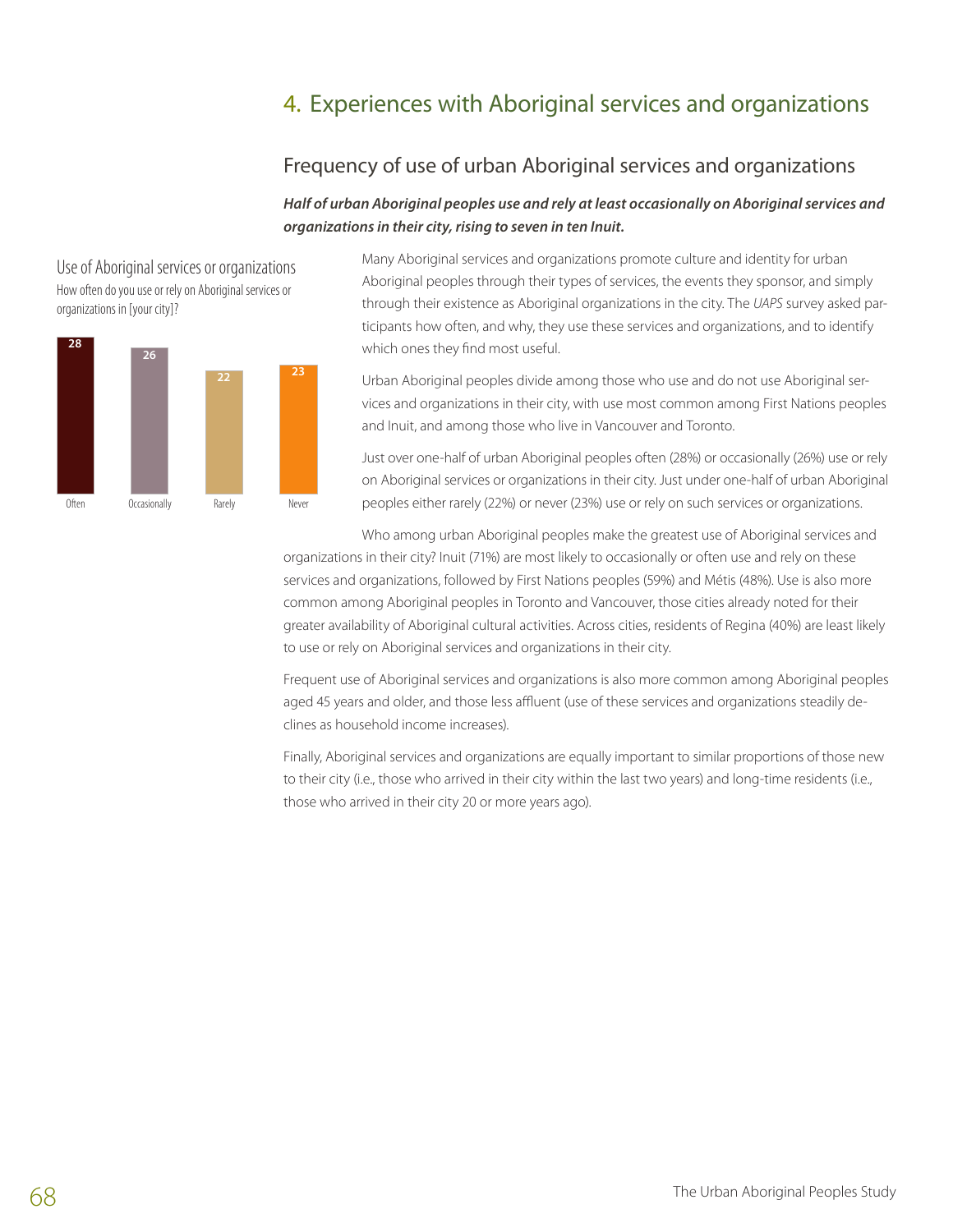# Reasons for use

*Aboriginal services and organizations clearly help some individuals make significant choices about their cultural, economic and social life – and, for some, sustain a sense of collective identity in their city.*

Beyond how often they use and rely on Aboriginal services and organizations, the *UAPS* survey explored why some use them more regularly than others (unprompted, without response options offered).

Among those who use Aboriginal services and organizations regularly, *UAPS* participants emphasize the value of the health, employment and educational resources they offer, along with their positive environments.

**Why they use aboriginal services.** When asked why they use Aboriginal services and organizations, those who use them regularly (i.e., often or occasionally – 54% of *UAPS* participants overall) do so largely for the specific resources and positive environment they are seen to offer. Some of these reasons are illustrated in verbatim comments in the sidebar on this page. Specifically:

- Specific resources. This is the most common reason why urban Aboriginal peoples (45%) use or rely on Aboriginal services and organizations. Programs and social services, health supports, and education and employment services are most typically the types of resources they describe using. Notably, those aged 18 to 24 (55%), followed by those aged 25 to 44 (48%), are more likely than those aged 45 and older (37%) to use Aboriginal services and organizations for this reason.
- Positive environment. Similar proportions of those who use Aboriginal services and organizations regularly also cite their positive environment (38%), whether it be the personal relationships, supportive community and/or the connection to Aboriginal culture, sharing circles and Elders that they offer. These features are particularly important for those who *often* use Aboriginal services and organizations.
- **•**  Employee/volunteer. A small group of *UAPS* participants (14%) also use Aboriginal services and organizations because they are either employed by them, or volunteer their time and services.

Smaller proportions of *UAPS* participants (12% or fewer), mention other reasons for using Aboriginal services and organizations. These typically reflect a lack of need or efforts among those who use them only occasionally to not rely on them too often.

#### Why urban Aboriginal peoples use and rely on Aboriginal services and organizations:

*I am still new here. I want to get to know the Aboriginal community better so I have involved myself with an Aboriginal Women's Professional Association to be part of a larger circuit. I may be more involved when I develop more contacts.*

*Because they help me to achieve projects that I'm working on. And it's also for community development, striving for a better community and staying connected. I've found strengths in them as an Aboriginal person seeking truths, development and balance.* 

*Without their services and support, it would be hard to adjust in the city. They provide a sense of community.* 

*Why do I use them? Sometimes I need a blanket, a clean pair of socks, something to eat or for coffee, or for taking a shower. The friendship centre knows the kind of needs I have.*

*I just feel more comfortable with Aboriginal services. I don't feel as judged. I feel that I don't have to be ashamed about being Aboriginal. I feel that it is easier for me to talk about my problems because they know about my background and my culture.*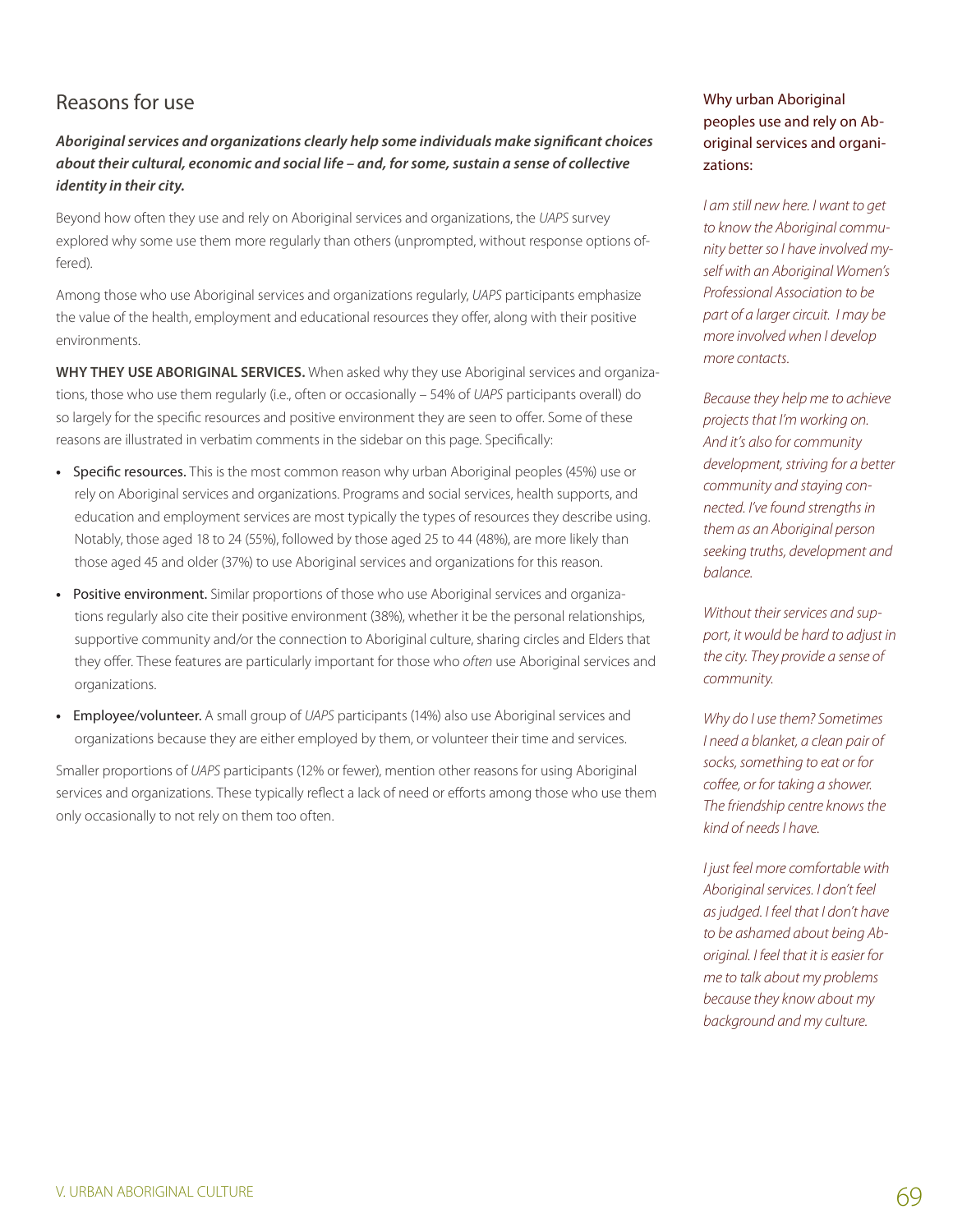Why urban Aboriginal peoples do not use and rely on Aboriginal services and organizations:

*Just because I'm independent. I feel that there are too many handouts. I just feel like everyone can help. I just don't feel that it has to be Aboriginal-based.* 

*I don't really rely on the Aboriginal services, but I am really happy that they are there for me when it comes to using them for school.* 

*Because I've never been on unemployment, had troubles with rent or had family difficulties. There's not been a need.*

*Because I'm independent. My goal is to not be dependent on any system. To me, that is a form of government control.*

*I don't know what is out there and at the same [time] think that I do not need them that much. I think I can fairly rely on myself in that respect. Also, when it comes to certain services, I am reluctant to use them on the basis [that] I am Aboriginal. If I am to use a service, I prefer to be entitled to it on my own merit than exclusively based on my background.*

*Some organizations I don't know about. I moved from Ottawa. Many of them catered towards people in the Downtown Eastside. I'm not in that situation.*

*There is no information about where to go to get services.*

**Why they don't use aboriginal services.** Those who rarely or never use Aboriginal services and organizations (representing 45% of *UAPS* participants overall) typically indicate they have no need for them (49%). Smaller groups do not use them either because they are personally unaware of the services and organizations available in their city (14%), or feel they are unhelpful (10%). Some of these reasons are illustrated in verbatim comments in the sidebar on this page.